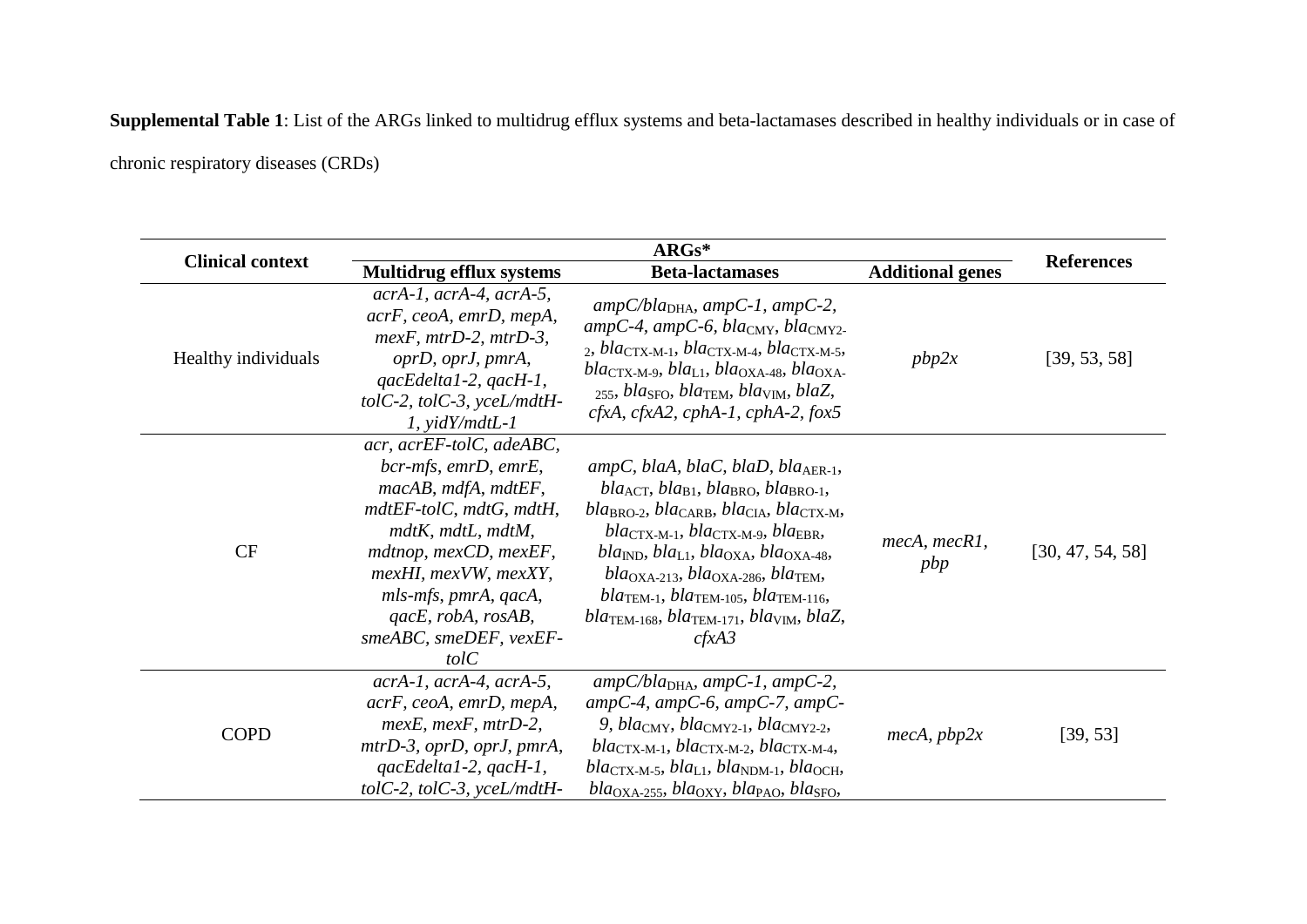|                                                       | $1, \text{yidY}/\text{mdt}$                                                                                                                                                                                                                                                                                                                                                                                                                                                                                                                           | $bla_{SHV-1}$ , $bla_{SHV-2}$ , $bla_{TEM}$ , $blaZ$ ,<br>cepA, cfiA, cfxA, cfxA2, cphA-1,<br>$cphA-2,$ fox5, penA                                                                                                                                                                                          |                       |
|-------------------------------------------------------|-------------------------------------------------------------------------------------------------------------------------------------------------------------------------------------------------------------------------------------------------------------------------------------------------------------------------------------------------------------------------------------------------------------------------------------------------------------------------------------------------------------------------------------------------------|-------------------------------------------------------------------------------------------------------------------------------------------------------------------------------------------------------------------------------------------------------------------------------------------------------------|-----------------------|
| Severe Asthma                                         |                                                                                                                                                                                                                                                                                                                                                                                                                                                                                                                                                       | $bla_{\rm OXA-255}$ , cfxA2                                                                                                                                                                                                                                                                                 | $[53]$                |
| <b>BE</b><br>$\triangle$ Decomposition of $\triangle$ | acrB, acrD, adeB, adeH,<br>baeR, bcrA, cdeA, cpxR,<br>crp, efpA, emrA, emrE,<br>$emrK$ , evgA, evgS, golS,<br>hmrM, hns, hpl181, leuO,<br>$macB$ , $mdtB$ , $mdtC$ , $mdtD$ ,<br>$mdtP$ , mexA, mexB, mexC,<br>$mexD$ , mexE, mexF, mexG,<br>mexH, mexI, mexJ, mexK,<br>mexL, mexM, mexN, mexP,<br>$mexQ$ , $mexS$ , $mexV$ , $mexW$ ,<br>msbA, nalD, novA, opmD,<br>opmE, opmH, oprA, oprJ,<br>oprM, oprN, patA, pmrB,<br>rosB, sav1866, sdiA,<br>$smeB$ , smeS, taeA, triB,<br>triC, vgaE<br>المستحدث والمستنقذ والمتحدث والأغام والمتحالة والمتألف | $bla_{\rm OXA-255}$ , $bla_{\rm OXA-50}$ , $bla_{\rm IRA-10}$<br>$bla_{PDC-8}$ , $bla_{PDC-10}$ , $bla_{TEM-128}$ ,<br>$bla_{\text{TEM-220}}$ , cfxA2, nmcR<br>$\mathbf{A}$ and $\mathbf{A}$ are independent of $\mathbf{A}$ $\mathbf{D}$ and $\mathbf{A}$ and $\mathbf{A}$ are independent of $\mathbf{A}$ | [40, 53]<br>$CD.$ $C$ |

\* Data originated from sources with antibacterial resistance genes data available; ARGs: Antimicrobial resistance genes; CF: Cystic

Fibrosis; COPD: Chronic Obstructive Pulmonary Disease; BE: Bronchiectasis;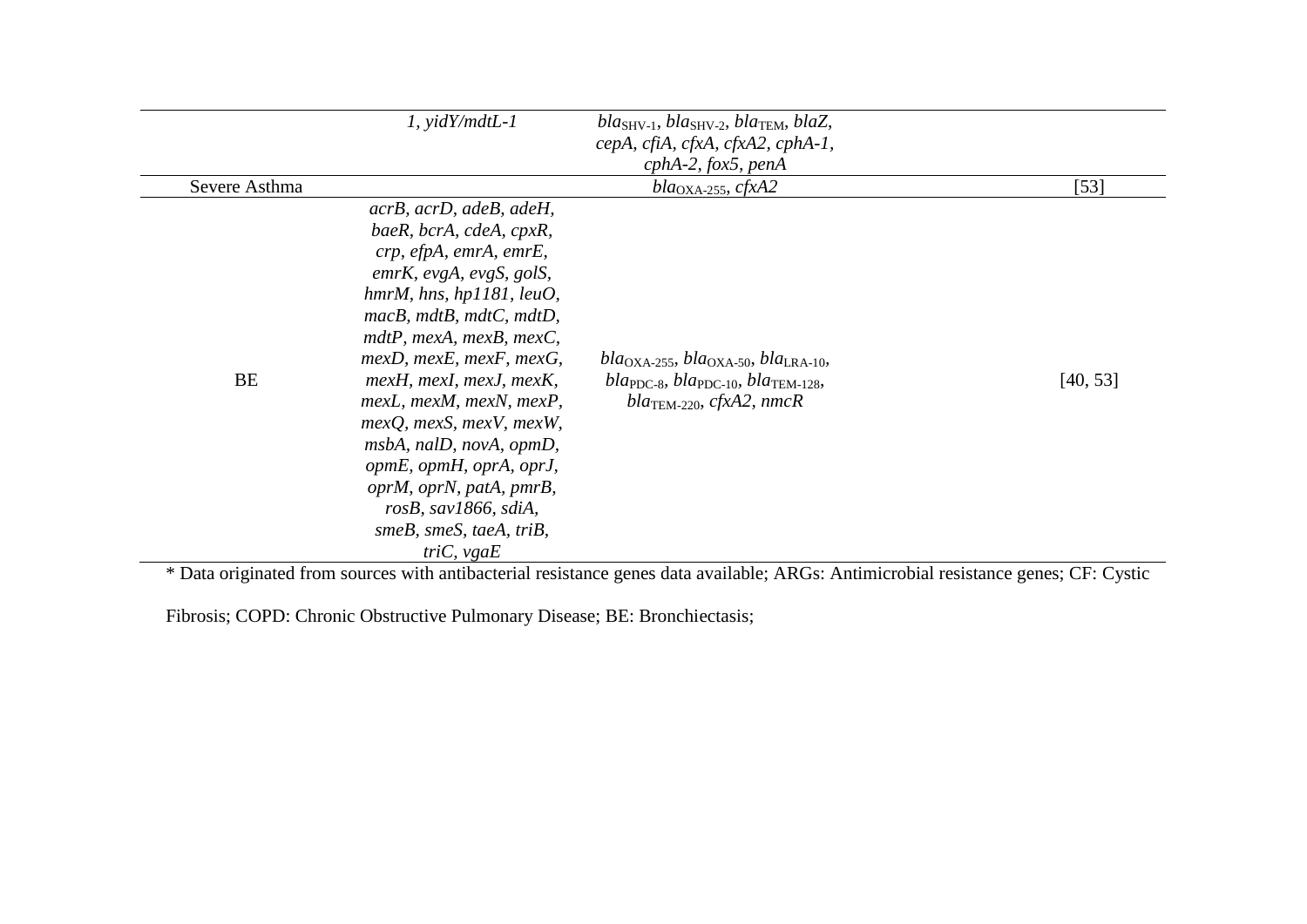**Supplemental Table 2:** List of ARGs associated with the respiratory resistome for aminoglycosides (AG), chloramphenicol (CM),

diaminopyrimidines (DA), fluoroquinolones (FQ), fosfomycin (FOS), lincosamide (L), macrolide (M), sulfamide (S) and tetracycline (T),

polymyxin (P) and vancomycin (V) described in healthy individuals or in case of chronic respiratory diseases (CRDs)

| $\mathbf{ARGs}^*$             |                                                  |                   |       |                                    |            |              |                                                                                                                                |                                                              |                                                                                                                                                                                                                                                                                                |             |              |                     |
|-------------------------------|--------------------------------------------------|-------------------|-------|------------------------------------|------------|--------------|--------------------------------------------------------------------------------------------------------------------------------|--------------------------------------------------------------|------------------------------------------------------------------------------------------------------------------------------------------------------------------------------------------------------------------------------------------------------------------------------------------------|-------------|--------------|---------------------|
| <b>Clinical</b><br>context    | AG                                               | CM                | DA    | FQ                                 | <b>FOS</b> | $\mathbf{L}$ | M                                                                                                                              | ${\bf S}$                                                    | T                                                                                                                                                                                                                                                                                              | $\mathbf P$ | $\mathbf{V}$ | <b>References</b>   |
| <b>Healthy</b><br>individuals | $aac(3)$ -<br>VIIa,<br>$aph(3)$ -<br><b>IIIa</b> | $catB8$ ,<br>catS | dfrA1 | $efrB$ ,<br>pmrA,<br>qnrA,<br>qnrS |            | lnuc         | $efrB$ ,<br>$erm(36)$ ,<br>ermA, ermB,<br>$ermC,$ $ermF,$<br>ermX,<br>matA/mel,<br>mefA, mphA-<br>$1$ , mphA-2,<br>msrD, pikR2 | sulA/folP-<br>$\mathcal{I},$<br>sulA/folP-<br>$\mathfrak{Z}$ | $tet(32)$ ,<br>$tet(37)$ ,<br>$tetA(46)$ ,<br>$tetA-I,$<br>$tetA-2$ ,<br>$tetB(46)$ ,<br>$tetB-I$ ,<br>$tetB-2$ ,<br>$tetC-I$ ,<br>$tetC-2$ ,<br>tetD,<br>$tetG-2$ ,<br>tetM,<br>$tetM-1$ ,<br>$tet M-2$ ,<br>tetO,<br>$tetO-I$ ,<br>$tetPB-2,$<br>$tetQ$ ,<br>$tetR-2$ ,<br>$tetR-3$<br>tetW, |             | $vanC-3$     | [26, 39, 53,<br>58] |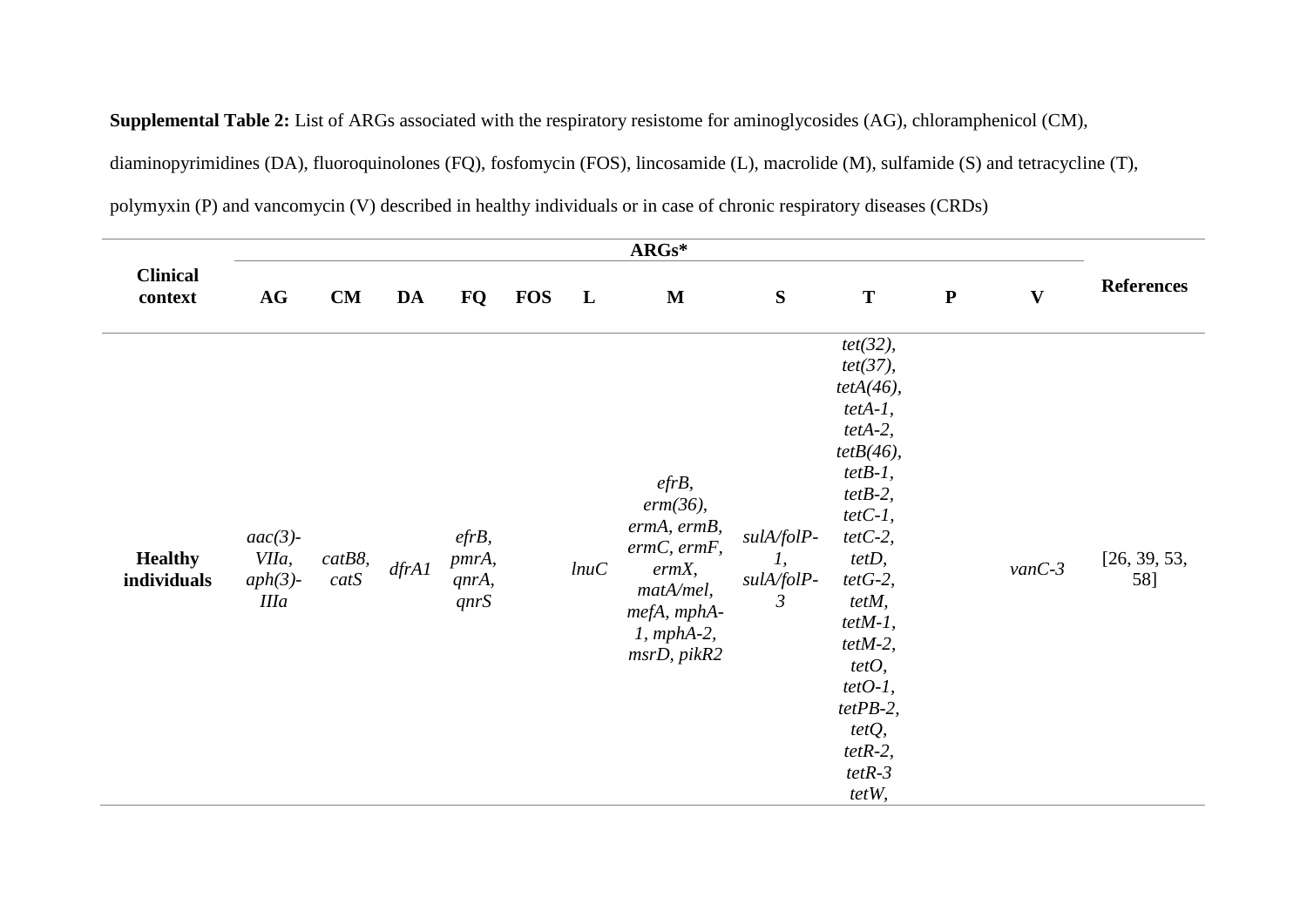| CF          | aac,<br>$aac(6')$ -<br>$aph(2'')$ ,<br>aadD,<br>$ant(3'')$ ,<br>$aph(3')$ -<br>$I\!I\!c$ | catA,<br>catB,<br>cml,<br>cmlA,<br>cmx, | dfrA,<br>dfrG,<br>folA | lfrA,<br>qnrS    | fos,<br>$f$ osD, | lsaA,<br>IsaC | erm, erm45,<br>ermX, ksgA,<br>$macAB$ ,<br>mefA, mph,<br>mphC, msrA,<br>msrD                                                                                               | sul, sul1,                                       | tet42,<br>$tetA(46)$ ,<br>$tetK$ ,<br>tetM,<br>tetO,<br>tetW,<br>tet-<br>efflux,<br>tet-flavo,<br>tet-rpp                                                                                                                          | arnA |                        | [30, 47, 54,<br>58] |
|-------------|------------------------------------------------------------------------------------------|-----------------------------------------|------------------------|------------------|------------------|---------------|----------------------------------------------------------------------------------------------------------------------------------------------------------------------------|--------------------------------------------------|------------------------------------------------------------------------------------------------------------------------------------------------------------------------------------------------------------------------------------|------|------------------------|---------------------|
| <b>COPD</b> | $aac(3)$ -<br>VIIa,<br>$aph(3)$ -<br><b>IIIa</b>                                         | $catB8$ ,<br>catS                       | dfrA1                  | $efrB$ ,<br>pmrA |                  | lnuc          | $efrB$ ,<br>$erm(36)$ ,<br>ermA/ermTR,<br>$ermB, \, \textit{ermC},$<br>$ermF, \, \textit{ermX},$<br>matA/mel,<br>mefA, mphA-<br>$1$ , mphA-2,<br>$msrA-1$ ,<br>msrD, pikR2 | sulA/folP-<br>I,<br>sulA/folP-<br>$\mathfrak{Z}$ | $tet(32)$ ,<br>$tet(35)$ ,<br>$tet(36)$ ,<br>$tet(37)$ ,<br>tetA<br>$(46)$ ,<br>$tetA-I,$<br>$tetA-2,$<br>tetB<br>$(46)$ ,<br>$tetB-1$ ,<br>$tetB-2$ ,<br>$tetC-I$ ,<br>$tetC-2$ ,<br>$tetD$ ,<br>$tetG-I$ ,<br>$tetG-2$ ,<br>tetH |      | $vanB-1$ ,<br>$vanC-3$ | [39, 53]            |

*tetW-1*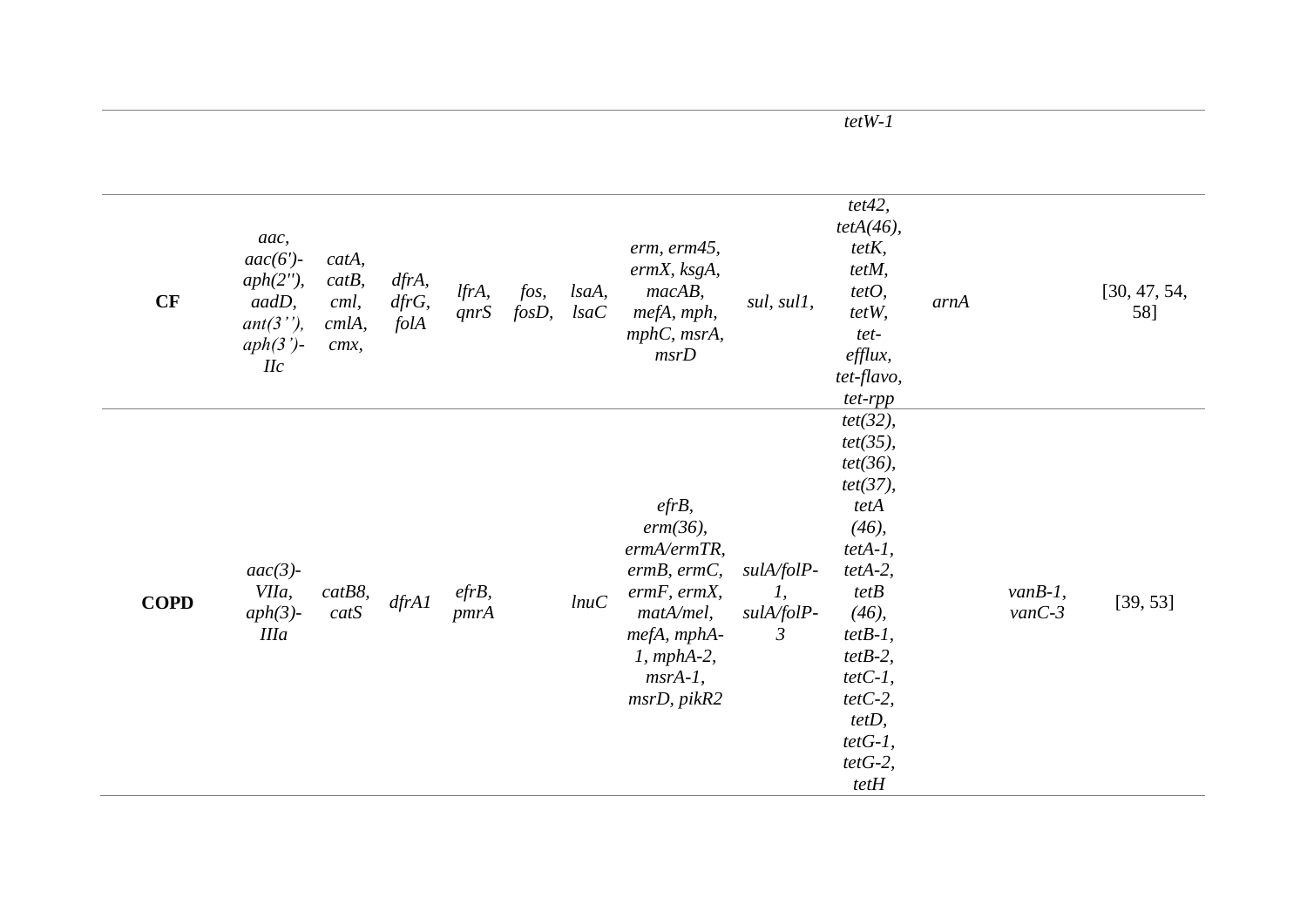|               |             |           |           |          |            |      |                                | $tetK$ ,     |          |              |
|---------------|-------------|-----------|-----------|----------|------------|------|--------------------------------|--------------|----------|--------------|
|               |             |           |           |          |            |      |                                | $tetL-2$ ,   |          |              |
|               |             |           |           |          |            |      |                                | $tetM-1$ ,   |          |              |
|               |             |           |           |          |            |      |                                | $tet M-2$ ,  |          |              |
|               |             |           |           |          |            |      |                                | tetO,        |          |              |
|               |             |           |           |          |            |      |                                | $tetO-I$ ,   |          |              |
|               |             |           |           |          |            |      |                                | $tetPB-2,$   |          |              |
|               |             |           |           |          |            |      |                                | tetQ,        |          |              |
|               |             |           |           |          |            |      |                                | $tetR-2$ ,   |          |              |
|               |             |           |           |          |            |      |                                | $tetR-3$ ,   |          |              |
|               |             |           |           |          |            |      |                                | $tetT$ ,     |          |              |
|               |             |           |           |          |            |      |                                | tetW,        |          |              |
|               |             |           |           |          |            |      |                                | $tetW-I$ ,   |          |              |
|               |             |           |           |          |            |      |                                | $tetX$       |          |              |
|               |             |           |           |          |            |      |                                | tetA         |          |              |
|               |             |           |           |          |            |      |                                | $(46)$ ,     |          |              |
|               | $aac(3)$ -  |           |           |          |            |      | efrB, ermA,                    | tetB         |          |              |
| <b>Severe</b> | VIIa,       | catS      |           | $efrB$ , |            | lnuc | $ermB,$ $ermF,$<br>ermX, mefA, | $(46)$ ,     |          |              |
| <b>Asthma</b> | $aph(3)$ -  |           | dfrA1     | pmrA,    |            |      | mel, msrC,                     | tetD,        |          | [23, 53]     |
|               | <b>IIIa</b> |           |           |          |            |      | msrD                           | tetM,        |          |              |
|               |             |           |           |          |            |      |                                | tetO,        |          |              |
|               |             |           |           |          |            |      |                                | tetW         |          |              |
|               | $aac(3)$ -  |           |           |          |            |      |                                | $tet(34)$ ,  |          |              |
|               | VIIa,       |           |           |          |            |      |                                | $tet(35)$ ,  |          |              |
|               | amrA,       |           |           |          |            |      | arlR, efrB,                    | tetA         | $vanF$ , |              |
|               | $amrB$ ,    | catS,     |           | $efrB$ , |            |      | ermA, ermB,                    | $(46)$ ,     | $vanG$ , |              |
| $\mathbf{BE}$ | $aph(3)$ -  | $catB7$ , | $dfrAI$ , | mfd,     | $f$ os $A$ | lnuc | $ermC,$ $ermF,$                | $tetA(48)$ , | vanRA,   | [26, 40, 53] |
|               | IIIa,       | cmlv      | dfrA3     | patA,    |            |      | $ermX$ , mef,                  | tetB         | vanRC,   |              |
|               | $aph(3')$ - |           |           | pmrA     |            |      | msrA, msrD,                    | $(46)$ ,     | vanRG,   |              |
|               | $IIb$ ,     |           |           |          |            |      | rlmA(II)                       | tetD,        | vanRI    |              |
|               | $aph(3')$ - |           |           |          |            |      |                                | tetM,        |          |              |
|               | $I\!I\!C$   |           |           |          |            |      |                                | tetO         |          |              |